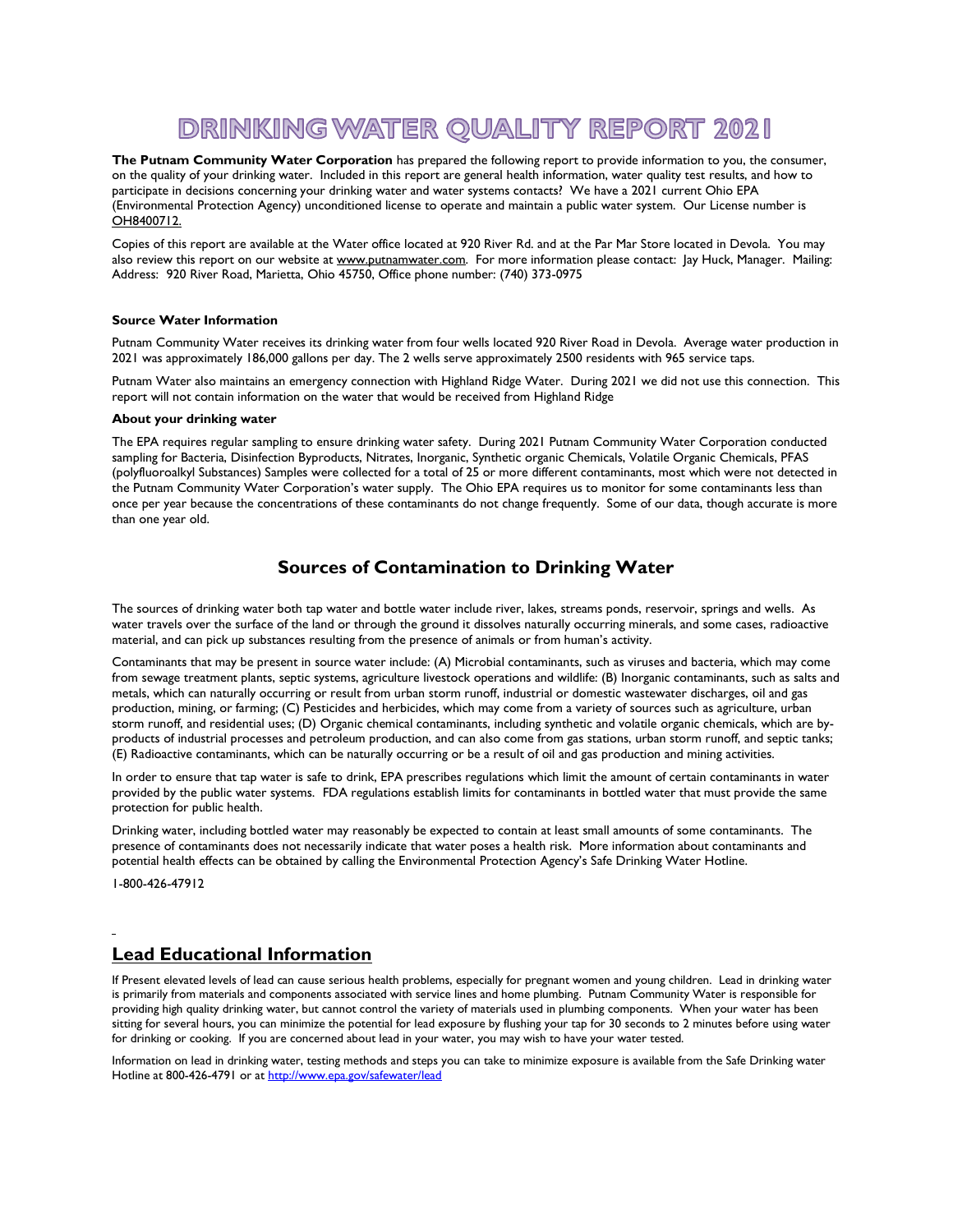| Contaminant<br>(units)                                                 | <b>MCLG</b>         | <b>MCL</b>      | Level<br>Found      | Range of<br><b>Detections</b> | Violation | Year<br>Sampled | <b>Typical Source of</b><br>Contaminants                                         |
|------------------------------------------------------------------------|---------------------|-----------------|---------------------|-------------------------------|-----------|-----------------|----------------------------------------------------------------------------------|
| <b>Disinfection Byproducts</b>                                         |                     |                 |                     |                               |           |                 |                                                                                  |
| TTHM'S (ppb)                                                           | 0                   | 80              | 2.85                | $1.8 - 3.9$                   | No        | 2021            | By product of drinking water                                                     |
| Total                                                                  |                     |                 |                     |                               |           |                 | chorination                                                                      |
| Trihalomenthanes                                                       |                     |                 |                     |                               |           |                 |                                                                                  |
| HAA5 (ppb)                                                             | 0                   | 60              | <6.0                | <6.0                          | No        | 2021            | By product of drinking water                                                     |
| <b>Haloacetic Acids</b>                                                |                     |                 |                     |                               |           |                 | chorination                                                                      |
| <b>Residuals Disinfectants</b>                                         |                     |                 |                     |                               |           |                 |                                                                                  |
| <b>Total Chlorine</b>                                                  | <b>MRDLG</b>        | <b>MRDL</b>     | .57                 | $.41 - .81$                   | No        | 2021            | Water Additive to control microbes                                               |
| (ppm)                                                                  | $= 4$               | $= 4$           |                     |                               |           |                 |                                                                                  |
| <b>Inorganic Chemicals</b>                                             |                     |                 |                     |                               |           |                 |                                                                                  |
|                                                                        | 10                  | 10              | 3.22                | $2.69 - 4.3$                  | No        | 2021            | Runoff from fertilizer use, erosion of<br>natural deposits; leaching from septic |
| Nitrate (ppm)                                                          |                     |                 |                     |                               |           |                 | tanks                                                                            |
|                                                                        | $\overline{2}$      | $\overline{2}$  | .0376               | $.0376 -$                     | <b>No</b> | 2019            | Discharge of drilling waste; refineries;                                         |
| Barium (ppm)                                                           |                     |                 |                     | .0376                         |           |                 | erosion of natural deposits                                                      |
| Radiological Contaminants                                              |                     |                 |                     |                               |           |                 |                                                                                  |
|                                                                        | 0                   | 5               | 1.4                 | N/A                           | <b>No</b> | 2019            | Naturally occurring; industrial and                                              |
| Gross Alpha (pc/l)                                                     |                     |                 |                     |                               |           |                 | medical processing                                                               |
| Volatile Organic Chemicals (VOC)                                       |                     |                 |                     |                               |           |                 |                                                                                  |
| Xylene (PPM)                                                           | 10                  | 10              | .0005               | .0005                         | No        | 2021            | Discharge of petroleum or chemical<br>factories                                  |
| Toluene (ppm)                                                          | $\mathbf{1}$        | $\mathbf{1}$    | .00006              | .00006                        | <b>No</b> | 2021            | Discharge from petroleum or chemical<br>factories                                |
| Ethylbenzene (ppm)                                                     | .7                  | $\overline{.7}$ | .00008              | .00008                        | <b>No</b> | 2021            | Discharge from petroleum or chemical<br>factories                                |
| Lead & Copper                                                          |                     |                 |                     |                               |           |                 |                                                                                  |
| Contaminant                                                            | <b>Action Level</b> |                 | Individual          | 90% of                        |           |                 | <b>Typical source of Contaminants</b>                                            |
| (Units)                                                                | (AL)                | the AL          | <b>Results over</b> | test levels<br>were less      |           | Year            |                                                                                  |
|                                                                        |                     |                 |                     | than                          | Violation | Sampled         |                                                                                  |
| Lead (ppb)                                                             | 15                  | $\Omega$        |                     | $1.0$ ppb                     | <b>No</b> | 2021            | Corrosion of household plumbing                                                  |
| 0 out of the 10 samples for lead were above the action level of 15 ppb |                     |                 |                     |                               |           |                 |                                                                                  |
| Copper (ppm)                                                           | 1.3                 | N/A             |                     | .203 ppm                      | <b>No</b> | 2021            | Corrosion of household plumbing                                                  |
| 0 out of the 10 samples for copper were above the action level 1.3 ppm |                     |                 |                     |                               |           |                 |                                                                                  |
| <b>PFAS Compounds Unregulated Compounds</b>                            |                     |                 |                     |                               |           |                 |                                                                                  |
| Contaminant                                                            |                     |                 |                     |                               |           | Year            |                                                                                  |
| (units)<br><b>MCLG</b>                                                 |                     | Level<br>Found  |                     | Range of<br>Detections        | Violation | Sampled         | <b>Typical Source of</b><br>Contaminants                                         |
|                                                                        |                     |                 |                     |                               |           |                 |                                                                                  |
| Polyflourooctanoic<br>Acid (PFOA) (ppt)                                | >70 ng/l            | 16.9 ng/l       |                     | $12.3 -$<br>21.5              | No        | 2021            | Man-made chemical by products                                                    |

Listed Below on the table is information on those contaminants that were found in the drinking water of Putnam Community Water.

## Definitions of some terms contained in this report

Maximum Contaminant Level Goal (MCLG): Level of contaminant that is allowed in drinking water below which there is no known or expected risk to health. MCLGs allow for a margin of safety. Maximum Contaminant Level (MCL): The highest level of contaminant that is allowed in drinking water. MCLs are set as close to the MCLG as feasible using the best available treatment technology. Maximum Residual Disinfectant Level (MRDL): The highest residual disinfectant allowed. Maximum Residual Disinfectant Level Goal (MRDLG): The level of residual disinfectant below which there is no known or expected risk to health. Part per Million (ppm) or Milligrams per Liter (mg/l): are units of measure for concentration of a contaminant. A part per million corresponds to one second in a little over 11.5 days. Parts per Billion (ppb) or micrograms per liter (ug/l) are units of measure for concentration of a contaminant. A part per billion corresponds to one second in 31.7 years. Parts per Trillion (ppt) or nanograms per liter (ng/l. Action Level (AL): The concentration of a contaminant, which, if exceeded, triggers treatment or other requirements, which a water system must follow. <u>The "<" symbol</u>: A symbol which means less than. The result of <.5 means that the lowest level that could be detected was .5 and the contaminant in that sample was not detected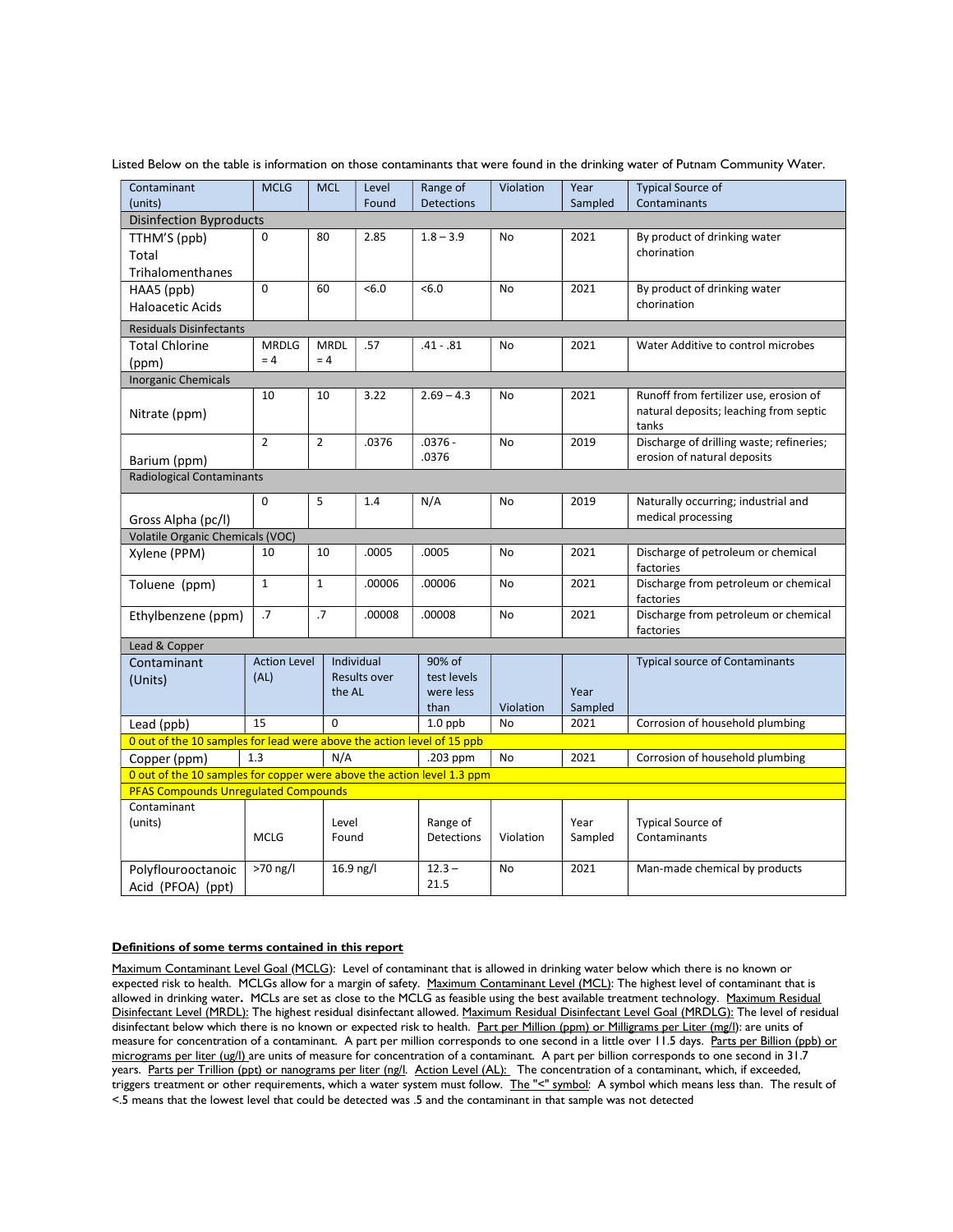#### **Nitrates**

Nitrate Level Greater than 5.0 ppm but less than 10.0 ppm Nitrate in drinking water at levels above 10 ppm is a health risk for infants less than six months of age, High nitrate levels in drinking water can cause blue baby syndrome. Nitrate levels may rise quickly for a short period of time because of rainfall or agriculture activity. If you are caring for an infant you should seek advice from your health care provider.

## PFAS Substances

PFAS: Per- and polyfluoroalkyl substances (PFAS) are a group of man-made chemicals applied to many industrial, commercial and consumer products to make them waterproof, stain resistant, or nonstick. PFAS are also used in products like cosmetics, fast food packaging, and a type of firefighting foam called aqueous film forming foam (AFFF) which are used mainly on large spills of flammable liquids, such as jet fuel. PFAS are classified as contaminants of emerging concern, meaning that research into the harm they may cause to human health is still ongoing.

Putnam Community Water was sampled as part of the State of Ohio 's Drinking Water Per-and Polyfluoraalkyl Substnaces (PFAS) Sampling Initiative. Results from this sampling indicated PFAS were detected in our drinking water below the action level established by Ohio EPA. Follow up monitoring is being conducted. For more information about PFAS, and to view our latest results, please visit pfas.ohio.gov

# High Susceptibility PWS based on High Sensitivity

"The assessment of the aquifer that supplies drinking water to the Putnam Community Water Corporation has a high susceptibility to contamination, Because : Since 1992 nitrates have been detected monthly within Putnam's treated water above the concentration of concern of (2 mg/l), The Putnam Community water Association's well field coexists within a highly populated residential area that is not served by a sanitary sewer system, no confining layer exists between the ground surface and the water table, and the depth of water in the sand and gravel aquifer is within 5 to 15 feet below ground level. This does not mean that this well field will become contaminated; only the conditions are such that the ground water could be impacted by potential contaminant sources. Future contamination may be avoided by implementing protective measures. More information is available by calling Jay Huck at 740 373 – 0975

## Content Violation on 2020 Consumer Confidence Report

Putnam Community Water received an EPA violation for some incorrect content information on the 2020 Consumer Confidence Report. The following violations were: 1. Incomplete contact phone number. 2. The report failed to supply all the required language for the PFAS detections. 3. Did not have the required definitions for the terms used in the report specifically the definitions for MRDL and MRDLG. 4. Some of the detected contaminant's levels were inaccurate. None of the levels reported triggered an MCL or AL exceedance. The 2020 Consumer Confidence report has been corrected and may also be viewed on line. http://www.putnamwater.com/DRINKING\_WATER\_QUALITY\_REPORT\_2020.pdf

# Special Precautions

Who needs to take special precautions? Some peoples may be more vulnerable to contaminants in drinking water than the general population. Immunocompromised persons such as persons with cancer undergoing chemotherapy, persons who have undergone organ transplants, peoples with HIV/AIDS or other immune systems disorders, some elderly, and infants can be particularly at risk from infection. These people should seek advice about drinking water from their health care providers. EPA/CDC guidelines on appropriate means to lessen the risk of infection by Cryptosporidium and other microbial contaminants are available from the Safe Drinking Water Hotline (1-800-426-4791)

# Notice to all customers of Putnam Community Water

This notice is mailed to our customers in accordance with the provisions of Ohio Revised Code Section 4933.19. Tampering with water meters or water service equipment and the theft of water are criminal activities and may result in penalties to offenders. A person found benefiting from tampering or an unauthorized service connection is presumed to have committed the violation and will be prosecuted. It is a crime to tamper with or by-pass a water meter, conduit or attachment of a utility. It is also a crime to reconnect a water, conduit or attachment of a utility that has been disconnected by the utility. A felony or misdemeanor conviction for theft offense can result from a violation of these laws

# What is Backflow Prevention?

# What exactly is backflow?

Backflow can be described as "a reversal of the normal direction of flow within a piping system" or as "the flow of water or other liquids, mixtures or substances into the distribution pipes of a potable water supply from any other source other than the intended source of the potable water supply". Cross connections in a piping system are the most common way that contaminants can enter the public water supply. Backflow can occur in two ways either as back-siphon age which happens when the pressure in the water main drops below the service line pressure which causes a soda straw effect or other way that backflow can occur is through backpressure which occurs when the downstream pressure is greater than the supply pressure,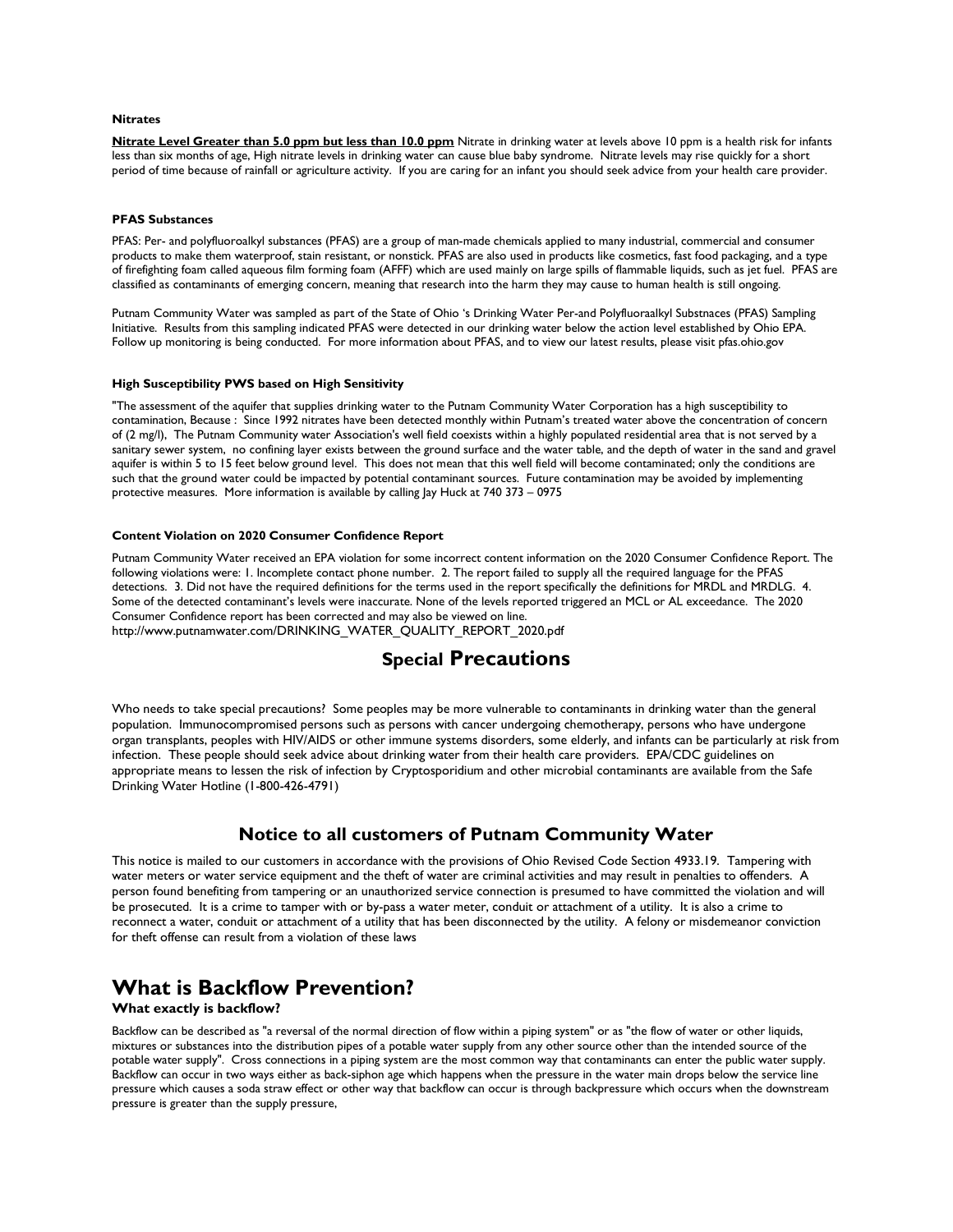## Controlling Backflow

"Used water" is a term that is used to describe water that has passed through the customer's meter. After the meter the water supplier has no control over how the water is used but can prevent contamination through backflow prevention. The water system must evaluate the degree of hazard on that premises and then select the appropriate device to use based upon that degree of hazard and that protection that is required by the water system.

#### What do I need to do?

When you wish to connect to our system or choose to alter your current water supply such as adding an irrigation system you will need to contact our office so that we can do a site inspection and recommend the appropriate device.

# Other Information you may want to know

#### How do I participate in decisions concerning my drinking water?

Public participation and comments are encouraged at regular monthly meetings of the Board of Directors which are held on the last Tuesday of every month at 7:00 p.m. at the board office located at 920 River Road next to the Devola pool.

#### Is there fluoride added to my drinking water?

Putnam Community Water does not add any fluoride to the drinking water. Recent tests have concluded that there is no measurable amount that naturally occurs in the water.

#### What is the hardness of the water?

Currently the water hardness is 5 grains.

## Does Putnam Water add anything to the water?

Sodium Hypochlorite is injected into the water supply at the clear well for disinfections purposes and to comply with EPA rules. PCW also uses Sodium Hydroxide for Ph balance in the treatment process and orthophosphate for corrosion control.

# How often do we perform samples of the water supply?

Each year Putnam Water must sample according to the schedule that has been established by the Ohio EPA. Our monitoring schedule is listed on the Ohio EPA's Division of Drinking and Ground Water website.

# DRINKING WATER QUALITY REPORT 2021

## 2021 in Review

In 2021 Putnam Water pumped just over 71 million gallons of water which average out to about 196,000 gallons per day. We are currently serving around 960 water taps. Our reverse osmosis plant which went on line in March of 2014 continues to operate efficiently providing our customers with quality and safe drinking water.

In 2021 PCW upgraded the water main in Chevy Chase from a 4" line to a 6" line and installed 4 new hydrants. The board continues to look at ways to improve the water system along with maintaining water quality.

In 2021 Putnam Water had no major water main breaks. We continue monitor our water for contaminants according to Ohio EPA monitoring schedule. Copies of the monitoring results are available to our customers upon request.

#### Who are the current Board members and long do they serve?

Each board member serves a 3-year term. Currently, they are Steve Schoonover; President, Randy Barengo; Vice President. Sam Tuten; Director, Jim Wark; Director, John Hirschfield; Director, Jim Bir; Director, John Kuch; Director